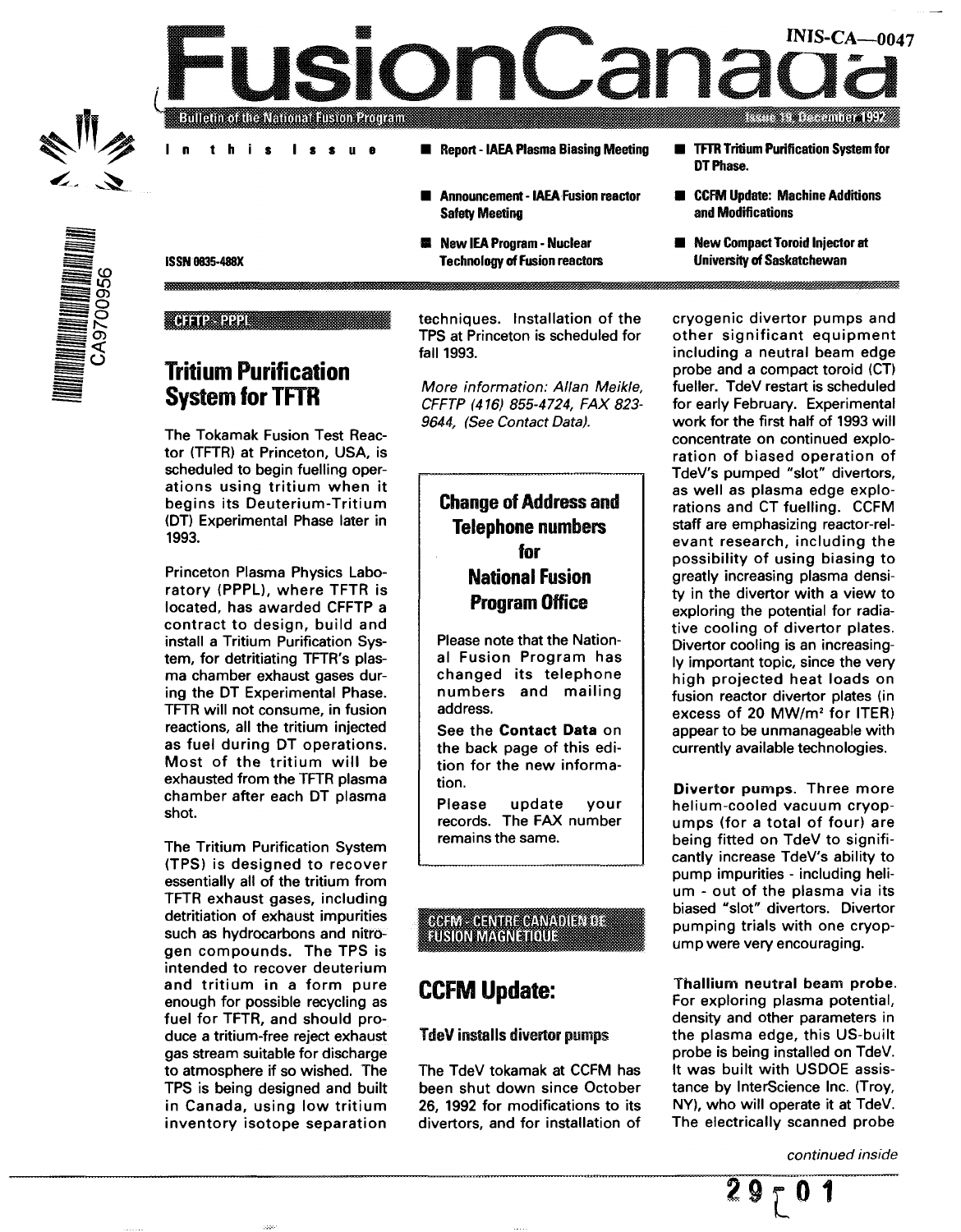

## .<br>CCFM - CENTRE CANADIEN DE<br>FUSION MAGNETIQUE

### **CCFM Update**

continued from front page

beam of neutral thallium atoms penetrates the outer plasma very well, and will provide data from both inside and outside the last closed flux surface. Its high frequency scan rate in two axes permits it to rapidly map plasma edge parameters.

Compact Toroid Fueller. This device, built by University of Saskatchewan for CFFTP, is also being installed. Fuelling trials with this device on a machine as large as TdeV will be of a pioneering nature, since CT fuelling is a very new field.

Divertor plate modifications. Difficulties with arcing have precluded plasma biasing via the divertor plates at voltages greater than about  $\pm$  200 volts. Intense efforts to improve divertor insulation performance are in progress, and one set of divertor plates is being segmented circumferentially to help locate arcing points. CCFM staff wish to bias the TdeV plasma to  $\pm$  500 volts or more.

Papers Summarizing TdeV's work and results in 1992 with biased divertor operation have been presented this year at the American Physical Society Meeting in Seattle, Washington (November), the 14th IAEA Plasma Physics and Fusion Meeting in Wiirzburg, Germany (October), and the IAEA Plasma Biasing Meeting in Montréal (September).

Copies of the papers, or more information on TdeV modifications and experimental programs can be obtained from Réal Décoste, CCFM Operations Director (514) 652-8715, or Brian Gregory, CCFM Director of Research, (514) 652-8729.

#### ANNOUNCEMENT

### **Fusion Reactor Safety**

#### **IAEA Technical Committee Meeting**

#### **Toronto, June 7-11,1993**

Canada has invited the International Atomic Energy Agency to hold its 1993 Technical Committee Meeting on Fusion Reactor Safety in Toronto next June. The host organization, the Canadian Fusion Fuels Technology Project (CFFTP) has chosen the week of June 7 -11,1993 for the Meeting. This Committee last met in Jackson, Wyoming, USA, in 1989.

Papers are invited from those working in fusion reactor safety and related topics. Topical areas already identified for the meeting include, but need not be limited to, the following:

- Recent progress in fusion safety work in participating countries.
- **Progress on ITER safety and** environment analyses.
- Operational experience in fusion facilities concerning safety matters.
- **B** Source term data and calculations for radioactive releases to the environment.
- **Modelling of environmental** releases.
- **Waste Management.**

Participants will be notified of Meeting site, technical program and hotel arrangements early in 1993.

Gary Vivian of CFFTP is responsible for the Technical Program and local arrangements. Dr. F.N. Flakus of the IAEA is the Scientific Secretary for the Technical Committee Meetings on Fusion Reactor Safety.

Interested parties are asked to identify their interest, in contributing or attending, as soon as possible to:

**Gary Vivian** - **CFFTP Tel: (416) 855-4733, FAX: (416) 823-8020.**

For the CFFTP mailing address, see Contact Data.

Information can also be obtained from:

Dr. F.N. Flakus Technical Committee on Fusion Reactor Safety International Atomic Energy Agency Wagramerstrasse 5, PO Box 100, A-1400 Vienna, Austria.

or from:

W.J. Holtslander, Manager - International Program, NFP (See Contact Data - note new address and direct-dial telephone numbers for the National Fusion Program Office).

UNIVERSITY OF SASKATCHEWAN

### **New Compact Toroid Fueller**

#### **Second CT device at University of Saskatchewan**

University of Saskatchewan is building a second Compact Toroid injector, for launching compact toroids (CTs) of highdensity plasma at very high velocities - up to 500 km/s - into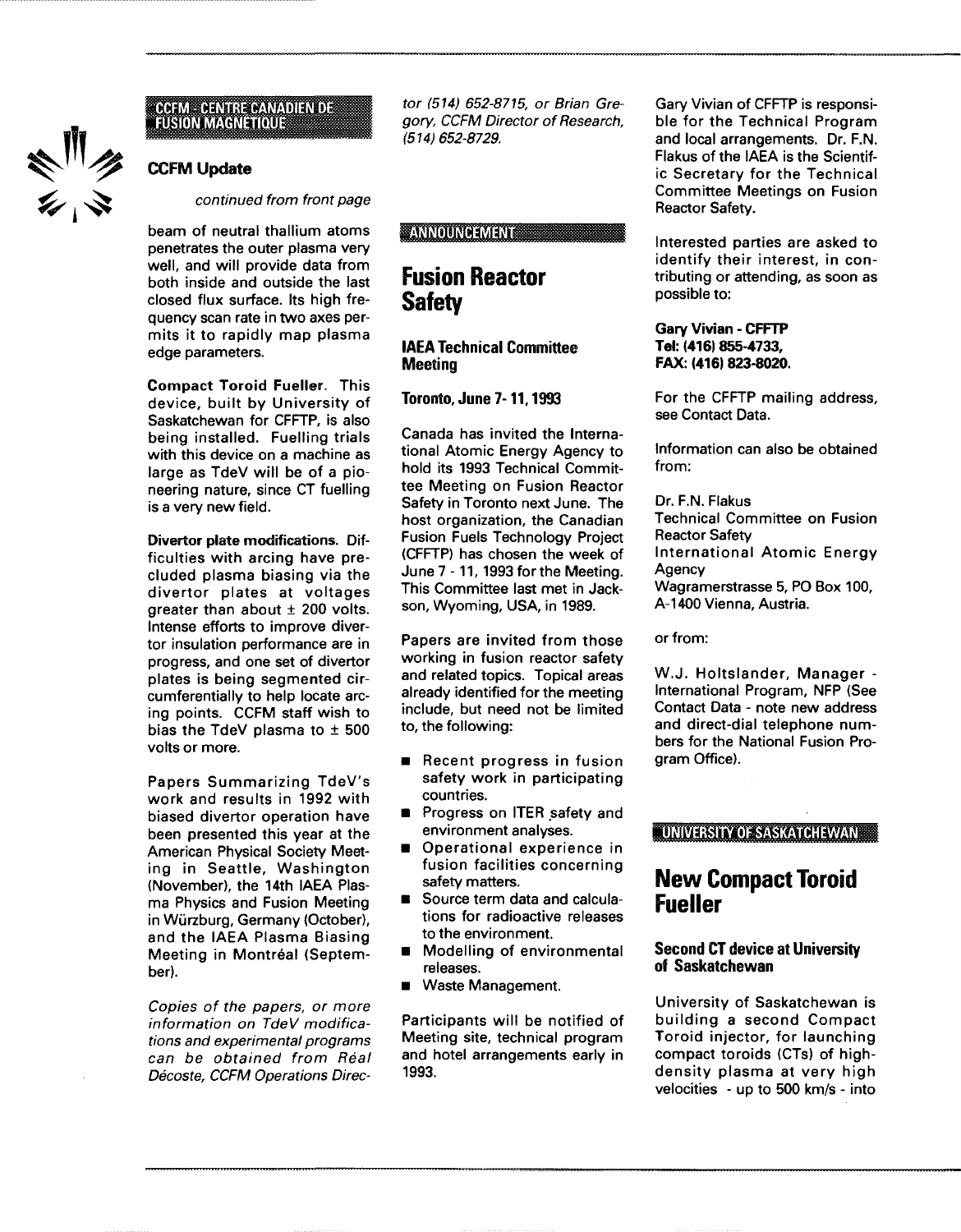#### **EDUCATION/RESEARCHER**

#### **Metallic Plasma Impurity Studies**

#### continued

increasing central plasma aluminum concentrations by factors of two to three. Negative plasma biasing increases bulk plasma flow to the lower divertor through **ExB** flow effects; by mechanisms still to be exactly elucidated, the increased plasma flow improved retention of aluminum in the lower divertor.

This work raises the interesting possibility that if metallic impurity transport can indeed be controlled with biased divertors, then practical metallic plasma-facing components might possibly be fabricated from high atomic-number metals such as molybdenum. Without some sort of transport control for metallic impurities, the high particle fluxes that would impact on divertor plates in a real fusion device would sputter enough metal from the surface of a metallic divertor plate to effectively poison the plasma with metal. A practical fusion device could tolerate metallic impurity levels in the plasma of the order of about 0.1% maximum. The detrimental effects of excessive metal impurity levels include high radiated energy losses (with a consequence of reducing energy confinement time of a plasma below a useful level) as well as strong dilution of the fusion plasma fuel through multiple captures of electrons in the electron shells of each metal impurity atom.

The occasion arose, during Dennis' work, for some investigation of calcium transport from the divertor regions, including the susceptibility of calcium transport to control by biasing. Some surface contamination of calcium had inadvertently been deposited on a TdeV divertor plate during a maintenance opening of the TdeV vacuum vessel. Calci-

um was therefore directly sputtered from the divertor plates through particle impact during TdeV plasma shots, and CCFM workers were able to track its movement in the plasma. Divertor retention of calcium was aiso found to be influenced by plasma biasing through the divertor plates.

Aluminum and calcium transport were tracked using visible spectroscopy and very short wave ultra violet light (also known as vacuum ultra violet , or VUV) spectroscopy.

Dennis Whyte's Ph.D. supervisor was Brian Gregory; his internal examiner was Guy Ross of INRS. External examiners were Boris Grek (Princeton Plasma Physics laboratory) and Charles Daughney (National Fusion Program).

Dennis left CCFM in November to take up post-doctoral studies in plasma impurity transport with General Atomics (California, USA) at the D III D tokamak, which is also studying divertor electric field effects and current injection into the plasma edge.

Brian Gregory and Dennis Whyte are preparing a paper for publication on the laser-ablated aluminum transport work.

Interested parties should contact Brian Gregory (514) 652-8729.

#### **ENGINATORI**

### **Nuclear Technology of Fusion Reactors**

#### **New IEA Cooperative Program**

The international Energy Agency (IEA) is coordinating a new international cooperative effort on the Nuclear Technology of Fusion Reactors. Canada, Japan, Europe and the United States are the four parties to this new IEA research program, and will cooperate under an IEA Implementing Agreement, expected to be signed by all parties in early 1993.

Four Tasks have initially been identified for this Program:

#### **Task & Task Leader**

#### **Solid Breeder Blankets**

M. Dalle Donne (KfK Karlsruhe, Germany)

#### **Liquid Breeder Blankets**

R.F. Mattas (Argonne National Laboratory, USA)

#### **Neutronics**

H. Maekawa (Japan Atomic Energy Research Institute).

#### **Tritium Processing**

W. Shmayda (Ontario Hydro, Canada).

Canada is participating in the Solid Breeder task, as well as in the Tritium Processing task. As leader of the Tritium Processing Task, Walter Shmayda is chair of that Task's Working Group, responsible for coordinating its technical program and activities. Paul Gierszewski of CFFTP represents Canada in the Solid Breeder Task Working Group.

As with other IEA programs, the Co-operative Program on the Nuclear Technology of Fusion Reactors will be coordinated by an Executive Committee of members from participating countries. Until the IEA Implementing Agreement is formally signed by all four participating countries, most likely in early 1993, a provisional Executive Committee is coordinating preparations and proposed research efforts. This provisional committee met for the second time at the SOFT Conference in Rome on September 17, 1992; its members are:

| Canada        | W.J. Holtslander      |  |  |
|---------------|-----------------------|--|--|
|               | (National Fusion Pro- |  |  |
|               | gram)                 |  |  |
| Japan         | Y. Seki (JAERI)       |  |  |
| <b>Europe</b> | D.L. Ward (Euratom)   |  |  |
| <b>USA</b>    | S. Berk (USDOE)       |  |  |

Technical programs are still being evolved, with emphasis on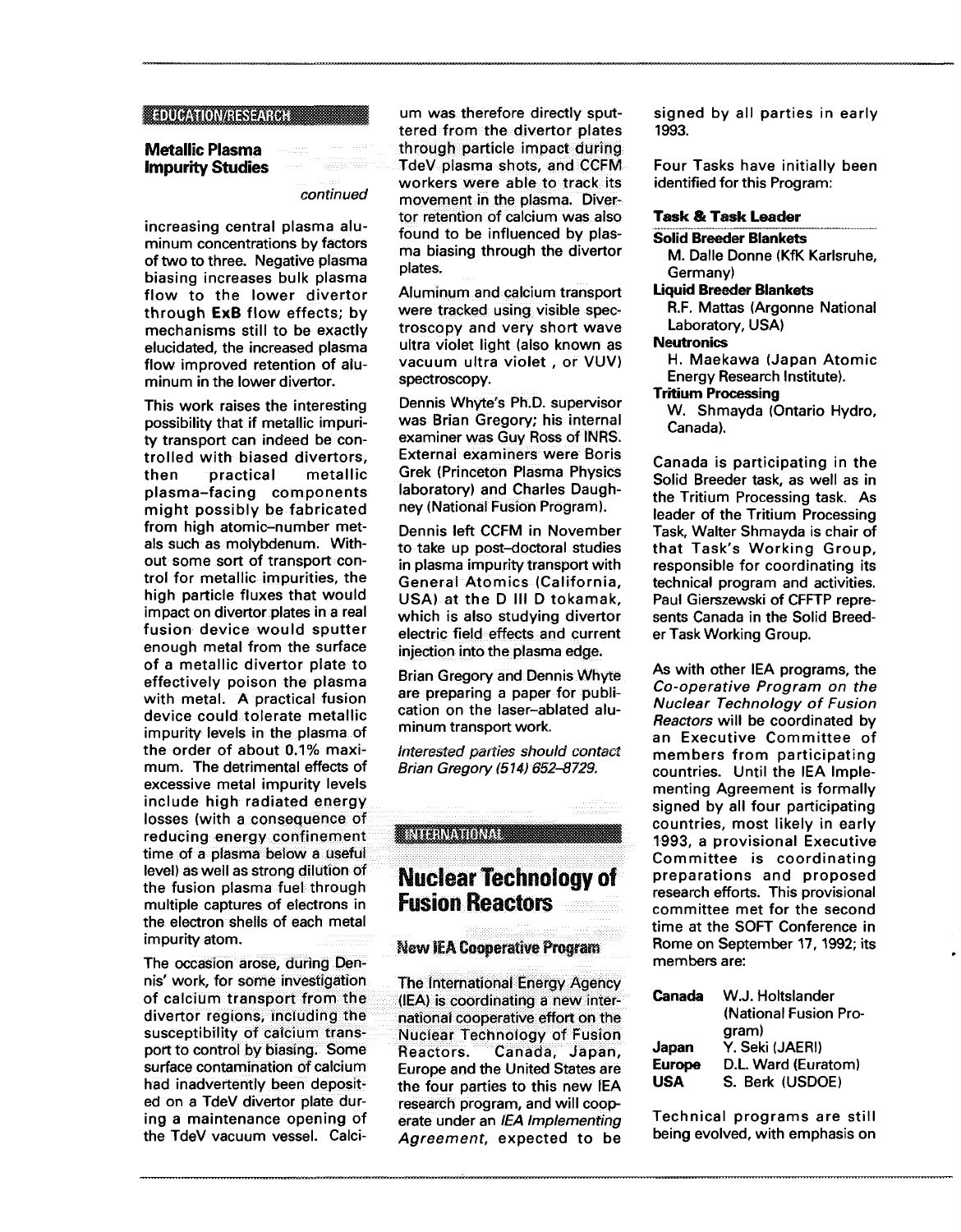- $\blacksquare$  Improvements in energy confinement.
- **E** Alteration of plasma flow velocities.
- **Control over divertor efficien**cy in retaining impurities.

The number and degree of the effects observed depended on the biasing method and the parameters of the individual machine. Biasing alters the interplay between many plasma parameters in a machine, including radial electric field profile, toroidal and poloidal plasma velocities, profiles of basic plasma parameters such as density and temperature, transport mechanisms and turbulence. One primary aim of biasing experiments is to control the radial electric field in plasmas, independent of other controllable machine parameters such as the plasma current, magnetic field and auxiliary heating. Much work remains to be done in understanding the plasma edge and its role in overall plasma behaviour; fine control of radial electric field in the edge helps in edge behaviour explorations.

There now seems little doubt that biasing has the potential to control plasma edge profiles and flows, impurity retention by divertors and the onset of improved confinement regimes. While high confinement regimes like H-mode exhibit improved energy confinement, they can also result in increased particle confinement, leading to undesirable increases in plasma impurity levels. For fusion reactor design, the prospect of using biasing to control impurity levels in divertor machines independent of energy confinement parameters is particularly appealing. Several of the presented papers were on plasma biasing via divertor plates, an area of active research on TdeV. The work presented indicates that impurity pumping from the plasma, by enhanced retention of impurities in divertors, can be controlled independently of plasma pressure.

Alain Boileau of CCFM chaired the Program Committee and organized the local arrangements in Montréal.

Proceedings of the Meeting, containing full-length papers, are being published by the IAEA.

Contact:

Dr. Vladimir Demchenko International Atomic Energy **Agency** Wagramerstrasse 5, PO Box 100, A-1400 Vienna, Austria.

Tel: 011-43-1-2360-1702.

The IAEA journal Nuclear Fusion is publishing in January the Summary Report,Tokamak Plasma Biasing', by Alain Boileau.

The journal Fusion Technology is to carry a review of the Meeting by Reece Roth of University of Tennessee.

Further information on the Meeting from Alain Boileau, CCFM, (514) 652-8706.

### **MEDUCATION/RESEARCH**

## ≅<br>من **Metallic Plasma Impurity Studies**

#### **First Ph.D. granted with thesis research on TdeV**

The first Ph.D. with a thesis centred on research with Tokamak de Varennes (TdeV), has been granted to Dennis Whyte by INRS-Energie et Materiaux, which is part of Université du

Quebec. INRS is a partner institution in Centre canadien de fusion magnétique (CCFM), where TdeV is located. The thesis research investigated the transport of metallic impurities in the tokamak, and showed that the TdeV divertors could retain aluminum injected into the tokamak.

CCFM and INRS have a national mandate to train fusion researchers. Because TdeV began operation only in 1987, Dennis Whyte was the first Ph.D. student at INRS with a thesis program suitable for direct experimentation on TdeV. A number of other INRS graduate students are now doing their Ph.D. thesis research on TdeV. INRS has been training fusion researchers for over 20 years.

Dr. Whyte investigated the movement of aluminum impurities in the TdeV plasma, after injecting the aluminum by a laser ablation technique into TdeV in two places - into the plasma edge of the tokamak main plasma, and into the plasma region just in front of TdeV's lower divertor plate. There has, to date, been relatively little experimental data available on the transport of metallic impurities in a divertor tokamak.

The work demonstrated that the TdeV divertors can retain metallic impurities, and that plasma biasing via the divertor plates can affect divertor retention of metallic impurities.

Without divertor plate biasing, only about 1/20 of the aluminum injected into the divertor plasma finds its way back into the central plasma of the tokamak. This fraction is diminished further by a further factor of 5, to about 1/100, when the divertor plates are biased at -200 volts relative to the vacuum chamber walls. Conversely, positive plasma biasing had the opposite effect,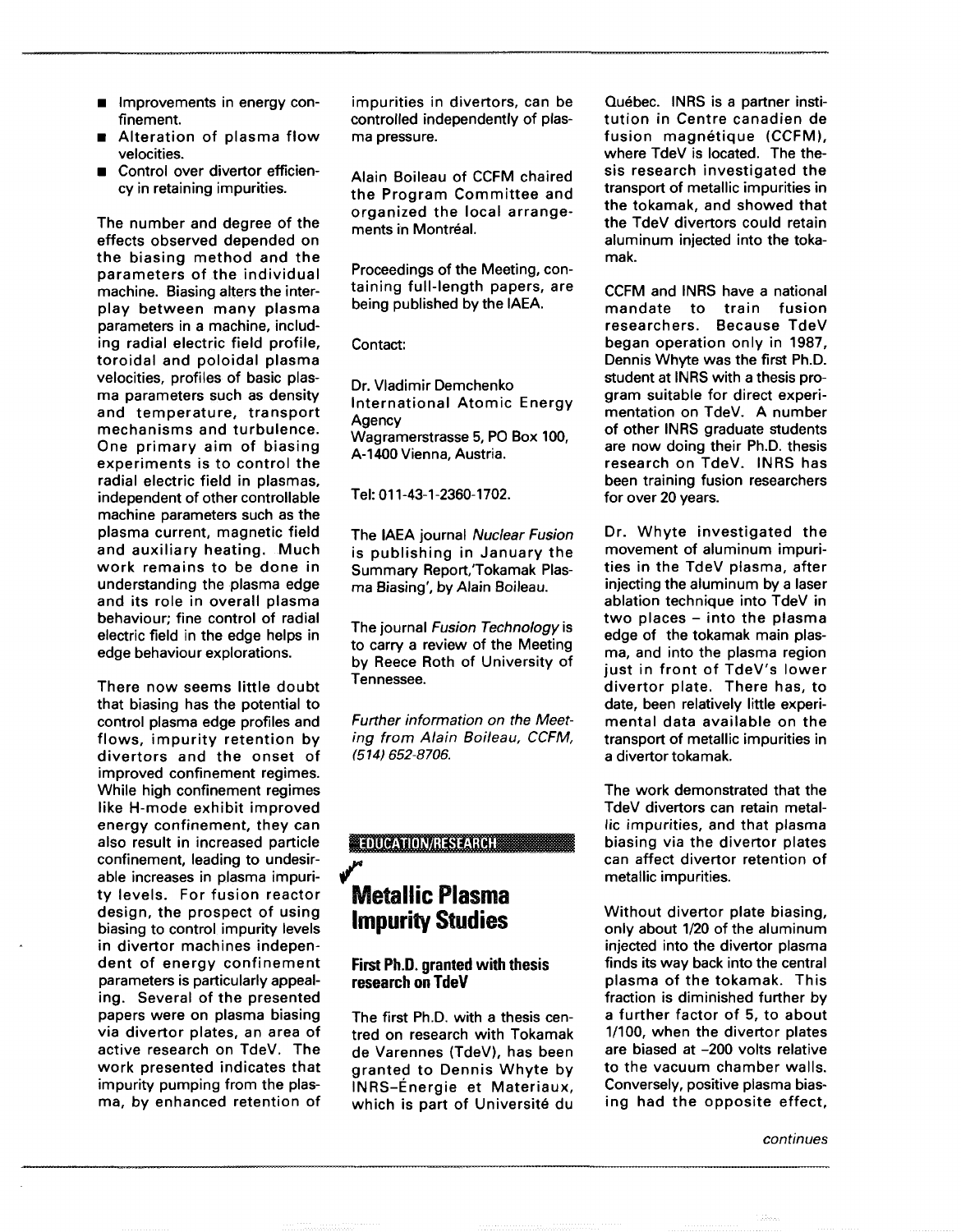tokamak plasmas. The device will be fitted to the University's STOR-M tokamak, with the main aim of studying tokamak fuelling and plasma current drive by CT injection. Compact toroid injectors are a new technology, being viewed as a possible method of fuelling fusion reactors by injecting fuel deep within a hot plasma, as will be required in nextstep fusion machines with burning plasmas. CT injectors are also called CT Fuellers or CT Guns.

The new CT injector is called USCTI, for University of Saskatchewan Compact Torus Injector. The Saskatchewan Plasma Physics Group has already built and tested a CT injector for CFFTP; that CT injector is presently being installed on Tokamak de Varennes (TdeV).

The USCTI injector possesses a feature believed to be unique. allowing it to explore the feasibility of tokamak plasma current drive. As designed, the injector is to be mounted on a flexible 'neck' - a vacuum tight flexible bellows - to allow CTs to be injected at various angles relative to the plasma, because it is thought that CT-driven plasma current may be a function of CT injection angle.

Detailed investigations will be carried out with USCTI to characterize CT plasmas, including investigations of density, magnetic configurations and velocities. The program will also study the CT magnetic reconnection processes between injected CTs and the magnetic fields of the tokamak plasma. Optimization of fuel deposition in the STOR-M plasma will be made by varying the CT parameters and CT injection angle. Feasibility studies of plasma heating will also be made.

The STOR-M tokamak at Saskatchewan is at present being

upgraded to increase the toroidal field to 2 Tesla with an ohmic plasma current of 100 kA. If CT current drive proves feasible, the Plasma Physics Group hopes to show pulsed plasma current increases of about 50% - to 150 kA - as a result of CT injections. STOR-M upgrade work will be completed in summer 1993. USCTI will be built by the end of 1993, and tested on STOR-M in 1994.

The new CT project is being funded by Canada's Natural Sciences and Engineering Research Council. USCTI is a cooperative program between University of Saskatchewan, CFFTP and CCFM.

More information from Prof. Akira Hirose, Physics Dept, University of Saskatchewan (306) 960-6400, Fax (306) 960-6414.

### **ENTERNATIONAL**

### **Plasma Biasing Meeting**

#### **IAEA Technical Meeting on Tokamak Plasma Biasing**

This first-ever IAEA Technical Committee Meeting on Tokamak Plasma Biasing was held September 8-10 in Montréal, hosted by Centre canadien de fusion magnétique (CCFM) and Hydro Québec. Forty-three researchers representing 12 countries attended, to share plasma biasing experience from 26 research centres. Thirty four papers were presented.

The amount and breadth of current work in electrical biasing of plasmas surprised many at the Meeting. Important new work was presented, and the Meeting was judged to be useful, interesting and lively.

Research results presented seemed to indicate that plasma biasing research could well have a significant effect on understanding and control of plasma confinement, and on the design of fusion reactors. For example, work presented by several researchers demonstrated conclusively that particle and energy confinement of plasmas can be significantly altered by electrical biasing of the plasma. Impurity screening by the plasma edge and divertor efficiency, in terms of impurity retention, can also be altered by biasing. These findings have implications for reactor control. As well as offering the prospect of new control techniques, biasing research is also providing information on the role of various plasma parameters (such as electric fields, plasma rotation velocity and shear) in particle and energy transport and overall plasma behaviour.

Work with several methods of plasma biasing was reported, including biasing through probe electrodes, limiters (including an electron-emitting limiter), ring electrodes and divertor plates. Work was also reported on plasma self-biasing and biasing by turbulent heating. Most papers involved biasing of tokamak plasmas. Bias voltages, in both positive and negative biasing, ranged from a few volts to several hundred volts.

Reported plasma effects induced by biasing included:

- **•** Triggering of H-mode high confinement regimes, with biasing voltages of several hundred volts.
- Narrowing of the plasma edge scrape-off layer.
- Steepening of radial electric field profiles.
- **B** Stabilization of plasma turbulence.
- **Degradation of particle con**finement, without degradation of energy confinement.

 $\frac{\sqrt{2}}{2}$